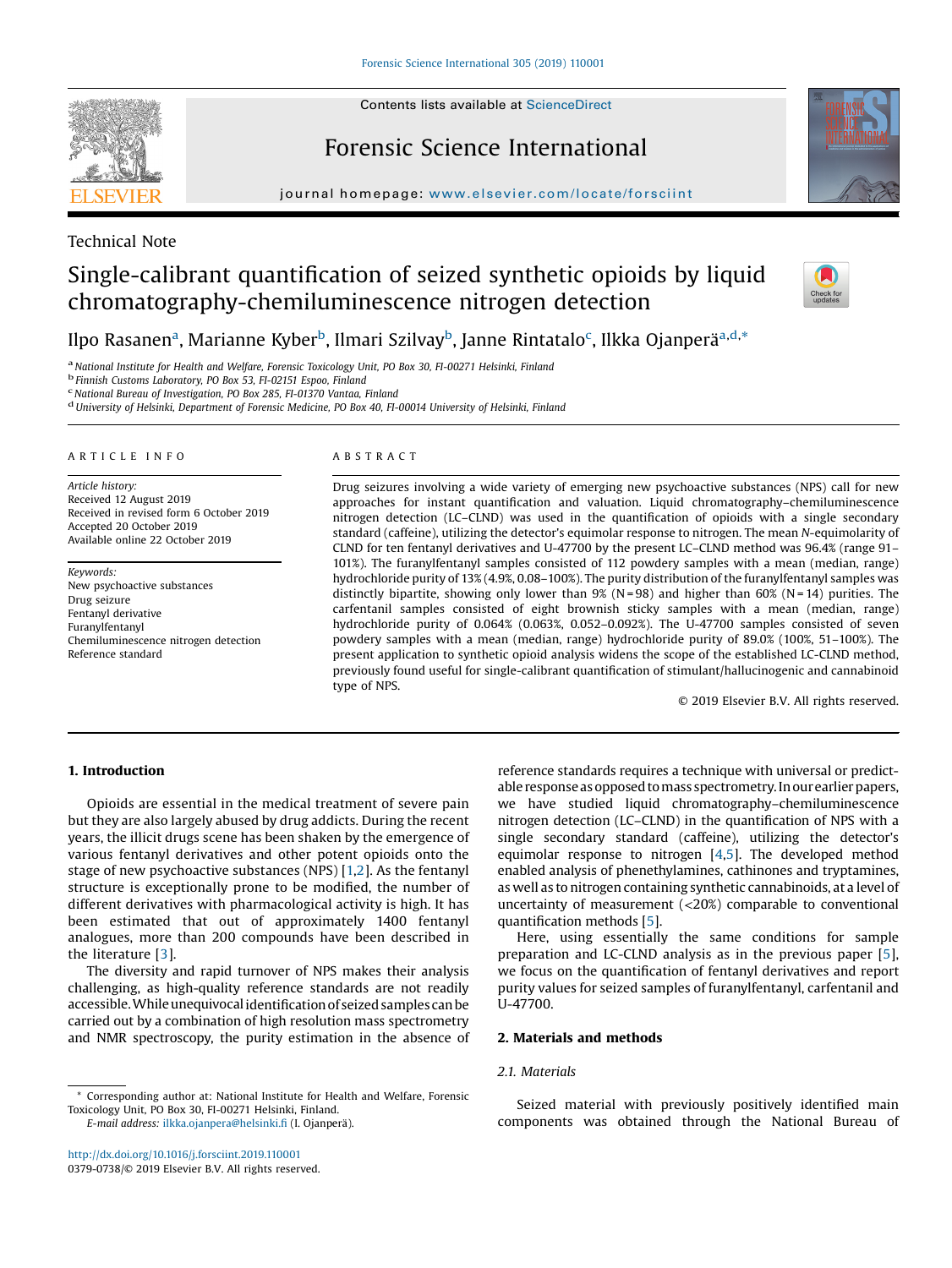Investigation and from the Finnish Customs Laboratory for quantitative analysis by LC–CLND.

The secondary reference standard used for quantification by LC–CLND was caffeine (Sigma–Aldrich C1778, purity 98.9%).

Certified reference standards were used to determine the equimolarity of the CLND detector. Standards were selected according to their availability to the laboratory. Fentanyl solution (99.9%) 1.0 mg/mL in methanol was from LGC GmbH (Luckenwalde, Germany), para-fluorofentanyl HCl (>95%) and furanylfentanyl HCl (98.9%) were from Cayman Chemical (Ann Arbor, MI, USA), U-47700 HCl (92.8  $\pm$  0.5%) was from Chiron (Trondheim, Norway), alpha-methylfentanyl HCl (98%) was from Toronto Research Chemical Inc (North York, ON, Canada), cis-3-methylfentanyl HCl (99.6%), trans-3-methylfentanyl HCl (98.7%) and norfentanyl HCl hydrate (99.9%) were from Lipomed (Arlesheim, Switzerland), carfentanil citrate was from United Nations Narcotics Lab (Vienna, Austria), remifentanil HCl (99.5%) was from GlaxoSmithKline (Durham, UK) and sufentanil citrate (99.6%) was from Janssen Pharmaceutica N.V. (Beerse, Belgium).

#### 2.2. Apparatus

LC–CLND analysis was performed with an Agilent Technologies (Santa Clara, CA, USA) 1100 series liquid chromatograph equipped with an autosampler, binary pump, column oven, 1260 Infinity degasser, and 1260 Infinity UV diode array detector (DAD). Chromatographic separation was performed with a Phenomenex (Torrance, CA, USA) Luna PFP(2)  $100 \times 2$  mm (3  $\mu$ m) column and a  $4 \times 2$  mm PFP precolumn. The nitrogen-specific detector was an Antek (PAC, Houston, TX, USA) 8060 CLND, coupled online after the DAD. The detector was interfaced with the computer using an Agilent 35900E analog-to-digital converter.

#### 2.3. Sample preparation

General procedure: a quantity of 10–20 mg of the seized material was dissolved in 0.1% formic acid (FA): methanol (MeOH) 9:1 v/v to obtain a solution of 10 mg/mL of seized material. This solution was analyzed directly in case of low-content samples or diluted proportionally to obtain a solution of 1.0 mg/mL of seized material for LC–CLND analysis.

For some high-content samples, a solution of 1.0 mg/mL was prepared in MeOH and diluted with 0.1% FA to obtain a solution of 0.10 mg/mL of seized material. In all cases, sample preparation was carried out to obtain an analyte concentration corresponding to approximately 20–80 ng of nitrogen per injection.

#### 2.4. LC-CLND analysis

Table 1

LC separation was performed in gradient mode at  $40^{\circ}$ C. The mobile phase components were 0.1% FA and methanol. Flow rate was 0.25 mL/min and injection volume  $10 \mu$ L. The proportion of methanol was increased from 10% to 90% over 15 min and held at 90% for 5 min. Post-time was 10 min. The DAD signal was recorded at 230 nm and peak controlled spectra were recorded at 210–400 nm. Although the compounds were pre-identified by other methods, the DAD signal was used to confirm the peak purity by means of the Agilent ChemStation similarity factor algorithm.

For CLND analysis, the inlet oxygen flow was 250 mL/min, helium flow 50 mL/min, and make-up helium flow 50 mL/min. The ozone generator oxygen flow was 25 mL/min, and furnace temperature 1050 $\degree$ C. The photomultiplier tube voltage was set at 750 V, and the amplification factor was 1. UV and CLND data were processed using Agilent ChemStation. External calibration was performed at the beginning of each data acquisition sequence with caffeine as standard. Caffeine (2–4 mg) was weighed and dissolved in 0.1% FA: methanol 90:10  $(v/v)$  to obtain a solution of 1 mg/mL. Subsequently, 20 mL of this solution was diluted with 180 mL of 0.1% FA: methanol 90:10 (v/v) to obtain a solution of 0.10 mg/ mL, and this solution was further diluted to 0.01 mg/mL, respectively. Caffeine calibration standards were prepared from these standards by diluting with 0.1% FA: methanol  $90:10$  (v/v) to obtain caffeine concentrations of 1.0, 2.0, 3.0, 4.0, 5.0, 10, 20, 30, 40 and 50 mg/mL which were equivalent to the calibration points of 2.9, 5.8, 8.7, 11.5, 14.4, 28.9, 57.7, 86.6, 115 and 144 ng of nitrogen per injection. The caffeine curve fit was found to be linear with  $R^2 > 0.999$ .

#### 2.5. Equimolarity

The equimolarity of nitrogen detection was investigated by analyzing different concentration levels (three levels per compound) of certified reference standard solutions of selected compounds using the caffeine calibration. All analyses were performed in duplicate. Equimolarity was calculated in the concentration level of approximately 20–80 ng of nitrogen per injection, depending on the nitrogen content of the compound. Equimolarity was reported as an average of calculated equimolarities at the different concentration levels.

#### 3. Results and discussion

Table 1 shows the N-equimolarity of chemiluminescence nitrogen detection for ten fentanyl derivatives and U-47700 by the present LC–CLND method. The grand mean (range) equimolarity of the means of the eleven substances was 96.4% (91–101%). Within the nitrogen range indicated in the table, the equimolarity showed no concentration dependence.

Seized samples containing furanylfentanyl, carfentanil and U-47700 were quantified by the caffeine-calibrated LC–CLND method described above. These drugs were identified by high resolution mass spectrometry and, initially by NMR spectroscopy,

Equimolarity of nitrogen detection for fentanyl derivatives and U-47700 by LC–CLND.

| Compound                 | Retention time (min) | Mean equimolarity (%) | Range ng N/inj. | Equimolarity range $(\%)^d$ |
|--------------------------|----------------------|-----------------------|-----------------|-----------------------------|
| Norfentanyl              | 8.86                 | 96                    | $24 - 104$      | $95.0 - 96.5$               |
| Remifentanil             | 10.95                | 95                    | $15 - 71$       | 94.7-95.7                   |
| U-47700                  | 12.35                | 97                    | $18 - 84$       | 96.5-99.2                   |
| Fentanyl                 | 12.51                | 96                    | $16 - 79$       | 94.8-98.7                   |
| Furanylfentanyl          | 12.74                | 98                    | $15 - 70$       | 94.1-99.2                   |
| $\alpha$ -Methylfentanyl | 12.79                | 98                    | $14 - 72$       | 89.0-104.0                  |
| para-Fluorofentanyl      | 12.89                | 101                   | $15 - 77$       | $97.2 - 103.7$              |
| trans-3-Methylfentanyl   | 13.04                | 91                    | $16 - 90$       | 83.4-95.4                   |
| cis-3-Methylfentanyl     | 13.07                | 93                    | $16 - 73$       | 91.9-99.0                   |
| Carfentanil              | 13.11                | 98                    | $15 - 70$       | $93.1 - 100.5$              |
| Sufentanil               | 13.50                | 97                    | $13 - 65$       | 95.4-98.4                   |

<sup>a</sup> Three concentration levels within the ng/N range indicated were analysed in duplicate.